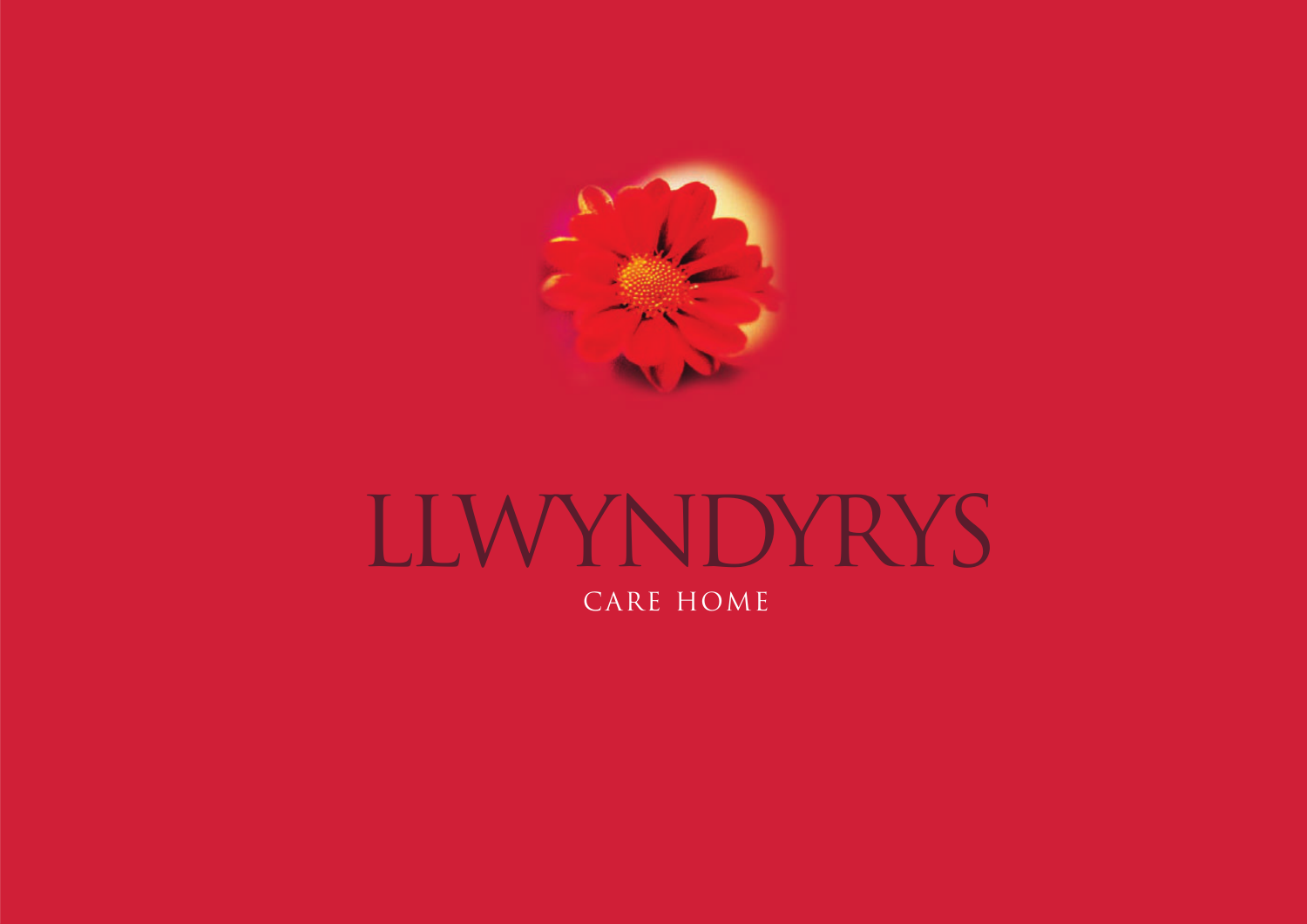

# LLWYNDYRYS CARE HOME

This elegant mansion is surrounded by extensive, beautifully landscaped gardens overlooking the Teifi Valley. We are situated just off the A484 near the village of Llechryd and only five minute's drive from Cardigan and Newcastle Emlyn.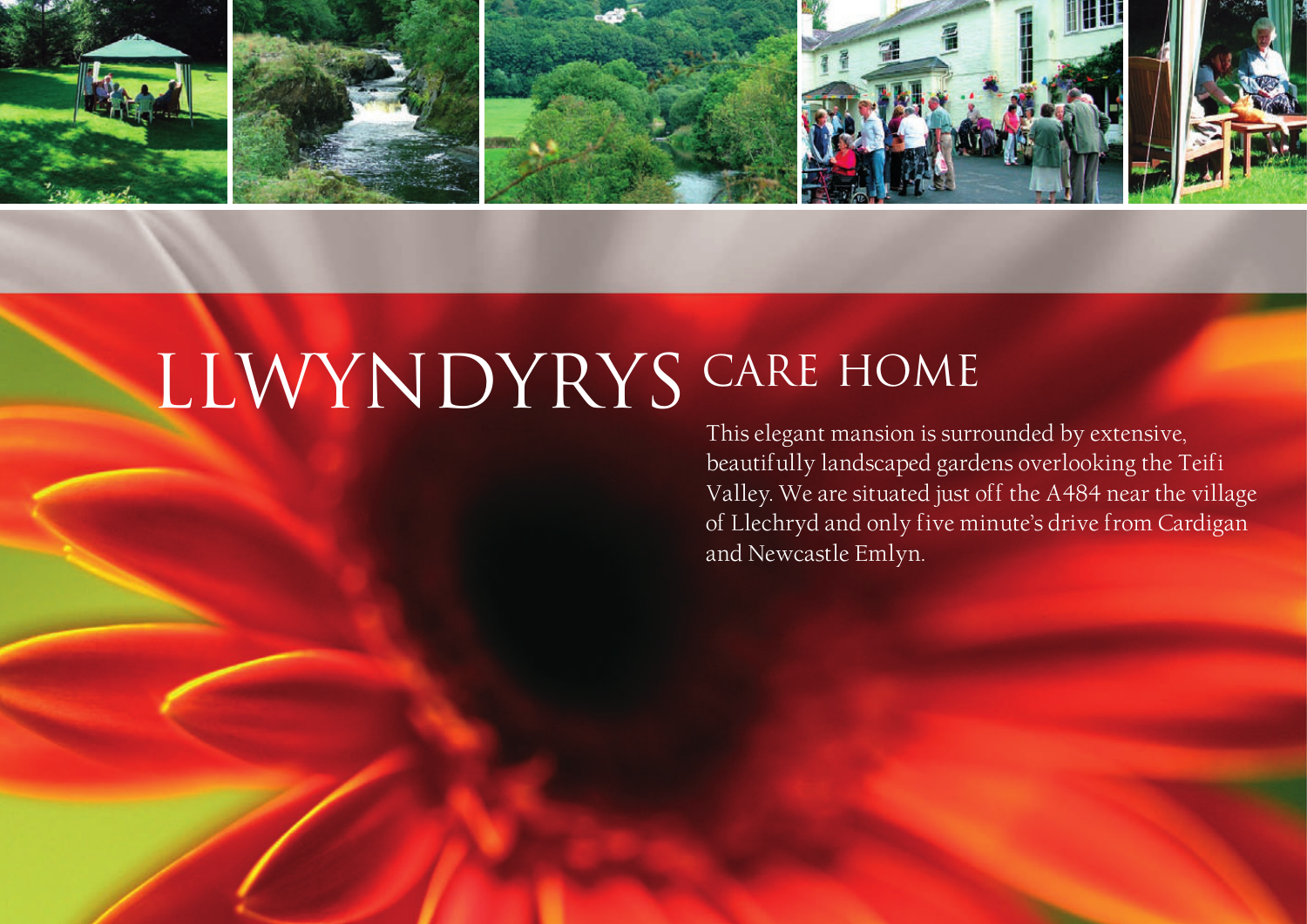

#### AIMS

Choosing the right Care Home is a difficult decision to make. You want the best. We believe Llwyndyrys is the best because we have an enthusiastic team who are dedicated to providing quality care. We want you to enjoy living at Llwyndyrys; to know that you will be respected as an idividual; that your wishes will always be considered; that you will be helped to maintain or improve your level of independence; that you will be helped to maintain the lifestyle you wish and that you will be afforded dignity and privacy at all times.

#### ACCOMMODATION

The Home is tastefully decorated to the highest standards. There are several lounges affording you the choice of socialising with other residents or enjoying the peace and quiet of one of the smaller lounge areas.

The Home benefits from a large decked area at the rear of the property which can be enjoyed by residents as a quiet seating area or to enjoy barbeques and al fresco dining during the summer months.

Although bedrooms are fully furnished, you are welcome to bring your own furniture and effects to make your room home from home.

The shower rooms have been specifically designed to promote safety and independence and the bathroom is fitted with a hoist. In the new wing we have ten single rooms, five of which are en-suite. Nine of the rooms have doors which lead out onto a large patio with surrounding gardens and the bathroom in this area of the Home contains a spa to soothe away aches and pains.

#### CARE

Our friendly care staff are available at all times, day or night, to help you with anything you require. Staff are carefully selected and trained to the highest standards, both "in house" and using outside agencies.

#### MEALS

Meal times are a social event and we have two dining areas to choose from. Alternatively meals can be taken in your room should you so wish. Our cook prepares varied and nutritious meals taking personal preferences into consideration. Special diets are also catered for.

### SERVICES

- ❖ We have regular visits to the Home by the chiropodist, optician, dentist, hairdresser and mobile library.
- ❖ Confectionary, snacks and toiletries can be purchased from the small mobile shop every Friday.
- ❖ Regular Religeous Services are held in the main lounge.
- ❖ The Home is fortunate to have the support of an active "Friends of Llwyndyrys" group who help to arrange outings and a variety of entertainments in addition to what is provided by the Home. An annual Summer Fayre is the highlight of a busy social calendar.